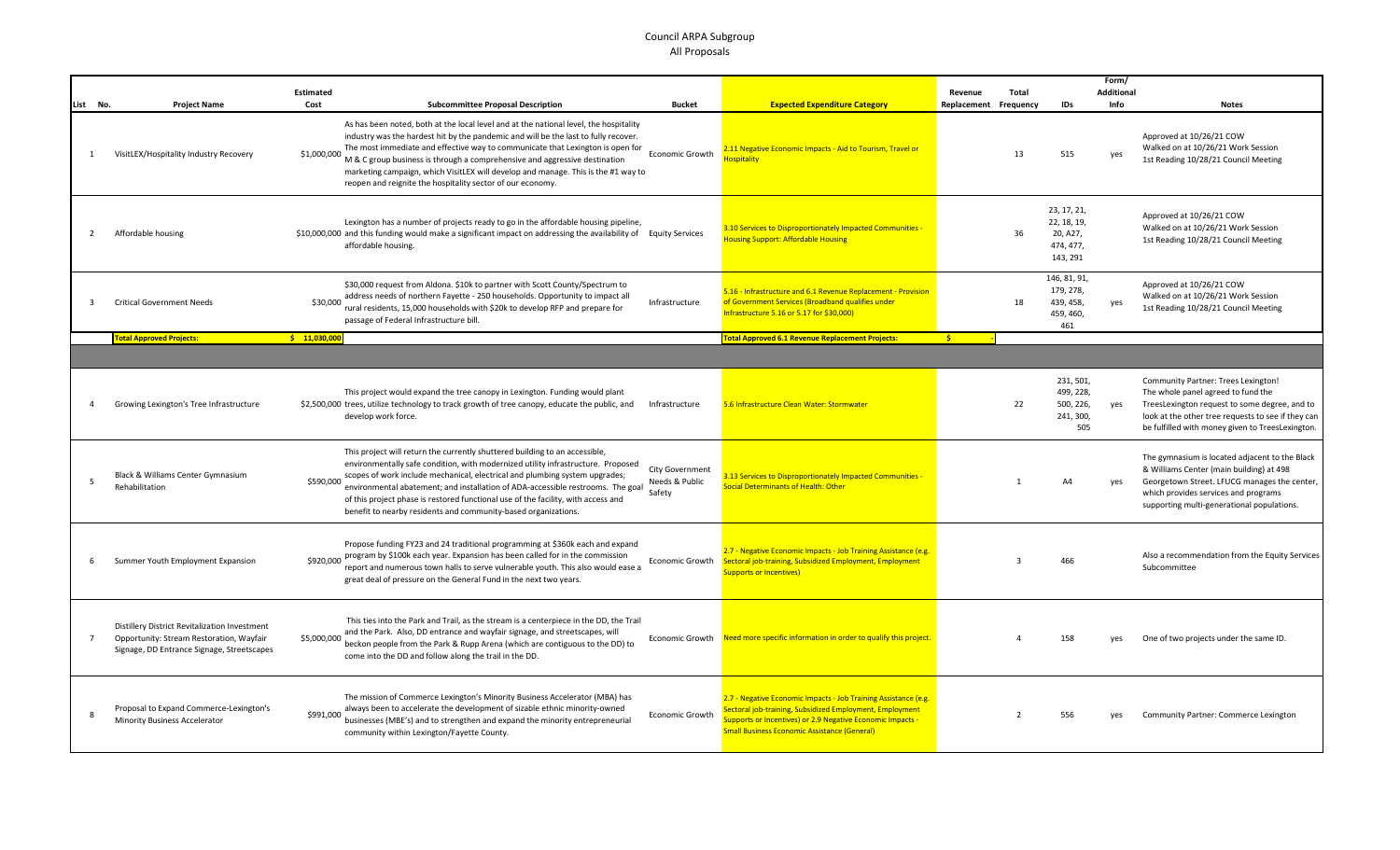|              |                                                                                       | Estimated   |                                                                                                                                                                                                                                                                                                                                                                                                                                                                                                                                                                                                                      |                        |                                                                                                                                                | Revenue     | Total          |                                                                                                                                  | Form/<br><b>Additional</b>                                                                                                                                                                 |
|--------------|---------------------------------------------------------------------------------------|-------------|----------------------------------------------------------------------------------------------------------------------------------------------------------------------------------------------------------------------------------------------------------------------------------------------------------------------------------------------------------------------------------------------------------------------------------------------------------------------------------------------------------------------------------------------------------------------------------------------------------------------|------------------------|------------------------------------------------------------------------------------------------------------------------------------------------|-------------|----------------|----------------------------------------------------------------------------------------------------------------------------------|--------------------------------------------------------------------------------------------------------------------------------------------------------------------------------------------|
| List No.     | <b>Project Name</b>                                                                   | Cost        | <b>Subcommittee Proposal Description</b>                                                                                                                                                                                                                                                                                                                                                                                                                                                                                                                                                                             | <b>Bucket</b>          | <b>Expected Expenditure Category</b>                                                                                                           | Replacement | Frequency      | IDs                                                                                                                              | Info<br><b>Notes</b>                                                                                                                                                                       |
| $\mathbf{q}$ | Economic Recovery & Growth: Transforming<br>Lexington History Museum's Tourism Impact |             | Revitalize the Lexington History Museum (LexHistory) by consolidating the<br>collection into a single, climate-controlled storage/preservation location; providing<br>programming and services in a temporary museum until a permanent location is<br>secured; converting portions of the collection into a virtual museum to expand<br>access/provide valuable resources to the community; and securing a permanent<br>facility to house and exhibit the museum's collection, thus securing and enhancing<br>its future as an essential community asset and valuable element in Lexington's<br>tourism strategy mix | Economic Growth        |                                                                                                                                                |             | $\overline{a}$ | 168                                                                                                                              | Subcommittee would like the whole council to<br>consider this but there are reservations about<br>how this fits with ARPA                                                                  |
| 10           | Housing Stabilization & Homelessness                                                  | \$5,000,000 | Allocate total amount to assist the Office of Homelessness Prevention and<br>Intervention with ongoing housing needs.                                                                                                                                                                                                                                                                                                                                                                                                                                                                                                | <b>Equity Services</b> | 3.11 Services to Disproportionately Impacted Communities -<br><b>Housing Support: Services for Unhoused Persons</b>                            |             | 21             | 257, 254,<br>154, 552,<br>318, 172,<br>180, 397, 44                                                                              | Total amount to go to OHPI                                                                                                                                                                 |
| 11           | Public Health                                                                         |             | The Delta variant of COVID-19 is on the rise, and other variants will likely follow. As<br>we anticipate the need for booster shots and vaccine approval for kids under 12,<br>we will again need to rise to the challenge to assist in vaccine distribution. It is<br>\$3,000,000 uncertain at this point that we will see the same level of state assistance in getting Equity Services<br>our community vaccinated, so it is imperative that we put the funding in place to<br>assist our partners. This may also be used to reimburse LFUCG for the role our<br>paramedics play in supporting these sites.       |                        | 1.1 Public Health - COVID-19 Vaccination                                                                                                       |             | 6              | A1                                                                                                                               |                                                                                                                                                                                            |
| 12           | Non-Profit Capital Projects & Programming                                             |             | Utilize one time funds to assist with capital and programming needs to grow the<br>capacity of community partner agencies that provide critical services to our most<br>\$9,000,000 vulnerable populations. This fund would be utilized to address the capital and<br>programming needs of these agencies, thereby creating more capacity for them to<br>reach more residents and provide more services.                                                                                                                                                                                                             | <b>Equity Services</b> | 2.10 - Negative Economic Impacts - Aid to Nonprofit<br><b>Organizations</b>                                                                    |             | 195            | 478, 502,<br>98, 456,<br>497, 304,<br>74, 107,<br>200, 244,<br>429, 437, 4,<br>30, 164,<br>112, 108,<br>125, 503,<br>196, 167, 1 |                                                                                                                                                                                            |
| 13           | Safety Net                                                                            |             | To add more street outreach workers: The Lexington Rescue Mission's street<br>outreach workers have been a critical component of the Safety Net program and<br>many other violence intervention initiatives. Lexington Rescue Mission has<br>\$350,000 proposed a plan to transition and grow Safety Net over 3 years that will allow it to Equity Services<br>add more street outreach workers, expand its partnership with the city and<br>become self-sustaining by the end of the third year. The funds proposed would<br>finance the transition and growth period.                                              |                        | 3.16 Services to Disporportionately Impacted Communities -<br>Social Determinants of Health: Community Violence<br><b>Interventions</b>        |             | $\overline{2}$ | 542                                                                                                                              | Community Partner: Lexington Rescue Mission                                                                                                                                                |
| 14           | "It Takes a Village" Mentoring Program<br>Expansion                                   | \$240,000   | The pilot program created by the One Lexington Director this summer addressed<br>significant needs in our community to mentor youth and expose them to positive<br>opportunities and leaders. With an \$80,000 per year budget, the program could be Equity Services<br>expanded to serve 100-125 youth for 10 weeks in the summer, and extend our<br>student support into the school year as well. We could operate in multiple<br>locations.                                                                                                                                                                       |                        | 3.16 Services to Disporportionately Impacted Communities -<br><b>Social Determinants of Health: Community Violence</b><br><b>Interventions</b> |             | 5              | 281                                                                                                                              |                                                                                                                                                                                            |
| 15           | One Lexington Transportation                                                          |             | \$40,000 Provide transportation for ONE Lexington                                                                                                                                                                                                                                                                                                                                                                                                                                                                                                                                                                    | <b>Equity Services</b> | 3.16 Services to Disporportionately Impacted Communities -<br><b>Social Determinants of Health: Community Violence</b><br><b>Interventions</b> |             | $\overline{3}$ | 373                                                                                                                              | Potentially place under Fleet Services proposal in<br>City Government Subcommittee. Use Fund<br>Balance/Budget Stabilization, whichever avenue<br>results in getting the vehicle quickest. |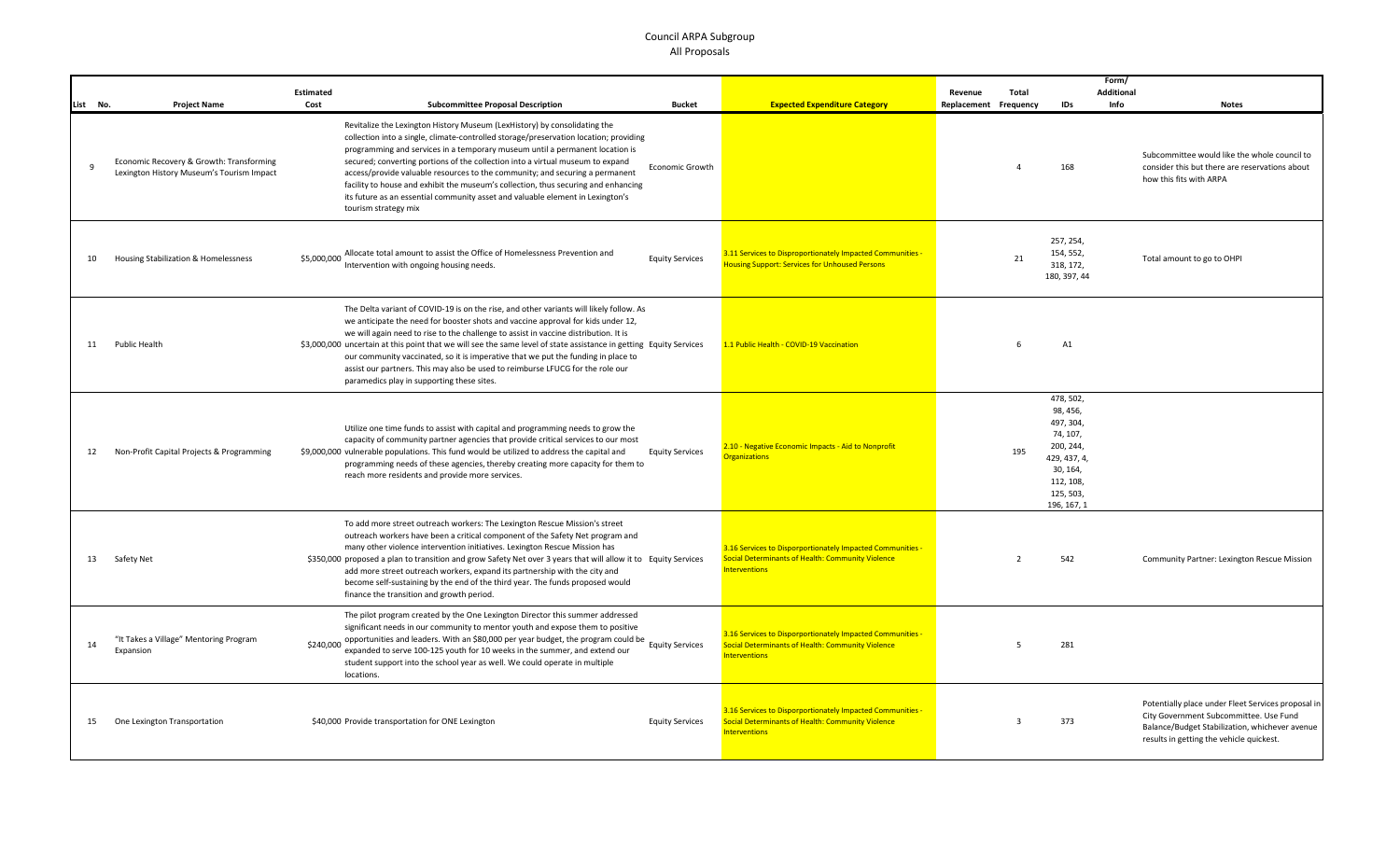|          |                                             |                  |                                                                                                                                                                                                                                                                                                                                                                       |                                             |                                                                                                                                                                                                                                                                                                                                                                                  |             |                |                                                                    | Form/             |                                                                                                                                                                                                                                                             |  |
|----------|---------------------------------------------|------------------|-----------------------------------------------------------------------------------------------------------------------------------------------------------------------------------------------------------------------------------------------------------------------------------------------------------------------------------------------------------------------|---------------------------------------------|----------------------------------------------------------------------------------------------------------------------------------------------------------------------------------------------------------------------------------------------------------------------------------------------------------------------------------------------------------------------------------|-------------|----------------|--------------------------------------------------------------------|-------------------|-------------------------------------------------------------------------------------------------------------------------------------------------------------------------------------------------------------------------------------------------------------|--|
|          |                                             | <b>Estimated</b> |                                                                                                                                                                                                                                                                                                                                                                       |                                             |                                                                                                                                                                                                                                                                                                                                                                                  | Revenue     | Total          |                                                                    | <b>Additional</b> |                                                                                                                                                                                                                                                             |  |
| List No. | <b>Project Name</b>                         | Cost             | <b>Subcommittee Proposal Description</b>                                                                                                                                                                                                                                                                                                                              | <b>Bucket</b>                               | <b>Expected Expenditure Category</b>                                                                                                                                                                                                                                                                                                                                             | Replacement | Frequency      | <b>IDs</b>                                                         | Info              | <b>Notes</b>                                                                                                                                                                                                                                                |  |
| 16       | <b>RADIOLEX</b>                             | \$78,000         | Provide funds for RADIOLEX for relaying critical COVID information throughout the<br>pandemic in multiple languages and to underserved populations in Lexington                                                                                                                                                                                                       | <b>Equity Services</b>                      | 2.10 - Negative Economic Impacts - Aid to Nonprofit<br><b>Organizations</b>                                                                                                                                                                                                                                                                                                      |             |                | 419                                                                | yes               | Public Health reimbursement. Could fund with<br>Fund Balance or Budget Stabilization                                                                                                                                                                        |  |
| 17       | Renovate Dunbar Community Ctr               | \$1,350,000      | Renovation includes roof replacement and ADA compliant restrooms on each of<br>the 3 floors as well as a single user restroom.                                                                                                                                                                                                                                        | Parks & Rec                                 | 3.13 Services to Disproportionately Impacted Communities -<br>Social Determinants of Health: Other                                                                                                                                                                                                                                                                               |             | $\mathbf{1}$   | 386, A15,<br>12,                                                   |                   |                                                                                                                                                                                                                                                             |  |
| 18       | Expand Valley Neighborhood Ctr              |                  | The expansion of Valley Neighborhood Center would double program space and<br>serve the underserved community. Design is complete and ready to bid (shovel<br>\$1,000,000 ready). This expansion will allow for the demolition of the building in Wolf Run<br>currently being used for programming which cannot be improved due to its<br>location in the floodplain. | Parks & Rec                                 | 3.13 Services to Disproportionately Impacted Communities -<br>Social Determinants of Health: Other                                                                                                                                                                                                                                                                               |             | $\overline{1}$ | 386, A15,<br>12,                                                   |                   |                                                                                                                                                                                                                                                             |  |
| 19       | Whitney Young Park                          |                  | Fund park improvements and/or repairs for Whitney Young Park which is located<br>\$125,000 in an underserved area and in need of renovations. Funding is to be used to<br>address the priority needs of the park and the community                                                                                                                                    | Parks & Rec                                 | 3.13 Services to Disproportionately Impacted Communities -<br>Social Determinants of Health: Other                                                                                                                                                                                                                                                                               |             |                | 386, A15,<br>A24                                                   |                   |                                                                                                                                                                                                                                                             |  |
| 20       | Coldstream 200 Acre Site - Site Development |                  | One time transformational opportunity to invest into the infrastructure of<br>\$17,500,000 Coldstream Park which will quickly accelerate the sale of the land/business<br>creation for future revenue.                                                                                                                                                                | Infrastructure                              | 5.2 Infrastructure Centralized Waste Water Collection and<br>Conveyance Sanitary Sewer: \$2,582,889, 5.6 - Infrastructure<br>Stormwater: Water Quality \$772,000 and Storm Sewer<br>\$1,186,826, 5.11 Infrastructure - Drinking Water Transmission<br>& Distribution - Water SErvice: \$5,777,160 Remainder 6.1<br><b>Revenue Replacement - Provision of Government Services</b> | 10,845,462  | 9              | 118, 157                                                           | yes               | Economic Growth Subcommittee recommended<br>a related proposal (157) to develop propoerties<br>to attract businesses to Lexington to be<br>considred under the Coldstream proposal.                                                                         |  |
| 21       | <b>Critical Government Needs</b>            |                  | Essential purchases to support critical services in government that can be done<br>here without going into a bond and creating long term debt; projects include:<br>\$400k cybersecurity,<br>\$2,800,000 \$1m salt barn,<br>\$400k phones,<br>\$700k police annex and hq.,<br>\$300k solar panels on city buildings                                                   | Infrastructure                              | 5.16 - Infrastructure and 6.1 Revenue Replacement - Provision<br>of Government Services (Broadband qualifies under<br>Infrastructure 5.16 or 5.17 for \$30,000)                                                                                                                                                                                                                  | 2,800,000   | 18             | 146, 81, 91,<br>179, 278,<br>439, 458,<br>459, 460,<br>461         | yes               | \$2 million for fleet is represented by the City<br>Government Needs & Public Safety<br>subcommittee.<br>Funding proposal for salt barn (\$1 million ARPA<br>requested) would also include urban services<br>and landfill funds.<br>Total Cost: \$3,155,100 |  |
| 22       | Bike / Ped Initiatives                      |                  | \$1.2MM total would be expended for the design phase of the following bike/ped<br>initiatives:<br>\$1,200,000 Brighton Rail Trail Connection (Liberty Park/Elementary)<br>2 sections of a Harrodsburg Road Trail<br>Manchester St Pedestrian Facility                                                                                                                 | Infrastructure                              | 3.13 Services to Disproportionately Impacted Communities -<br>Social Determinants of Health: Other, 6.1 Revenue<br><b>Replacement - Provision of Government Service (Manchester</b><br>portion in QCT)                                                                                                                                                                           | 1,140,000   |                | 152, 270,<br>52, 189,<br>394, 64,<br>295, 337,<br>351, 395,<br>445 | yes               | This is funding the design phase only.                                                                                                                                                                                                                      |  |
| 23       | Lexington Fire SCBA replacement             |                  | This capital project is for total Self-Contained Breathing Apparatus replacement.<br>\$3,100,000 The LFD has applied for a federal grant and did not get it. Current SCBAs are 3<br>NFPA cycles out of date and will require replacement within the next 1-2 years.                                                                                                   | City Government<br>Needs & Public<br>Safety | 6.1 Revenue Replacement - Provision of Government Services                                                                                                                                                                                                                                                                                                                       | 3,100,000   | $\overline{7}$ | 310                                                                | yes               |                                                                                                                                                                                                                                                             |  |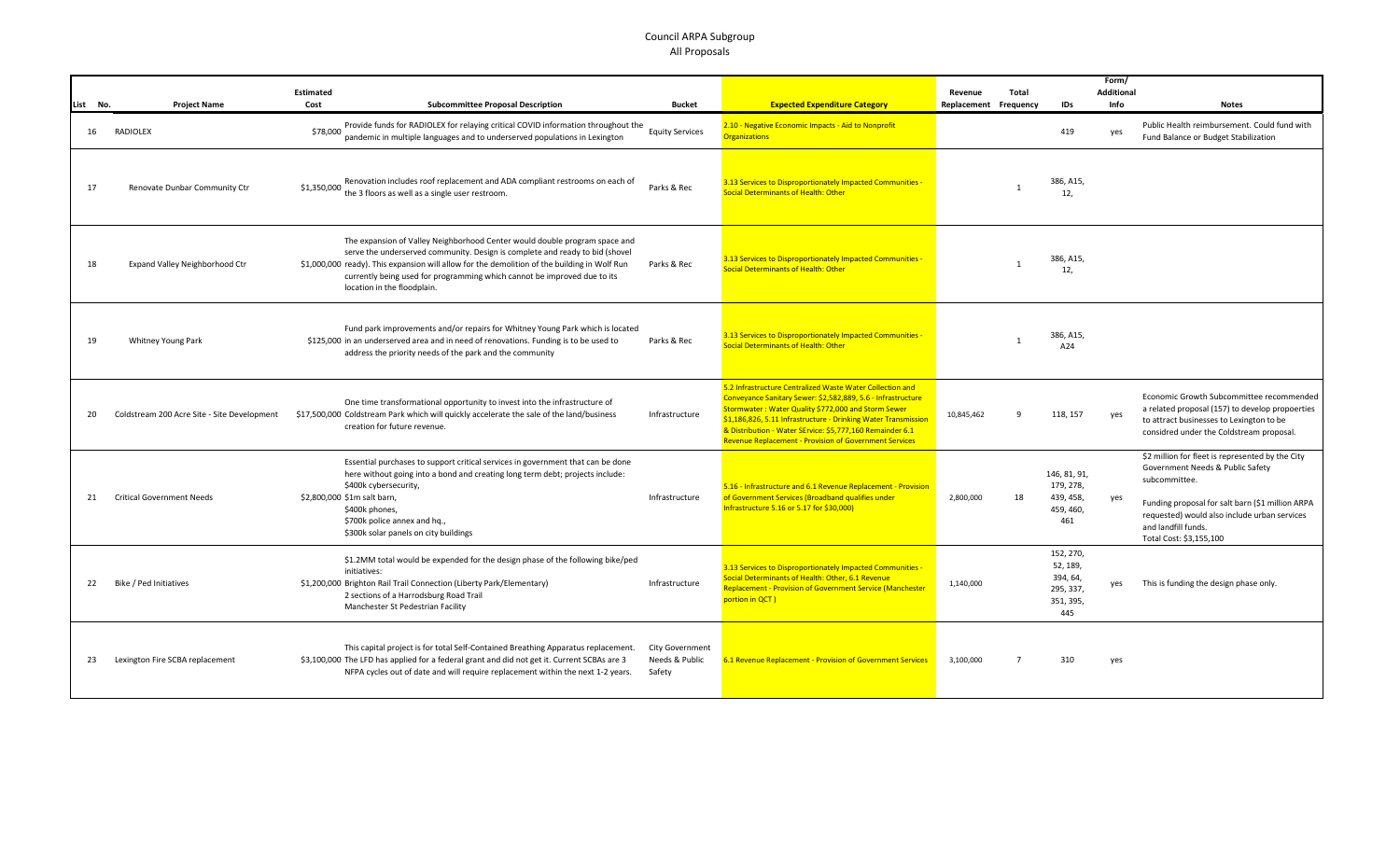|          |                                                   | <b>Estimated</b> |                                                                                                                                                                                                                                                                                                        |                                                    |                                                                            | Revenue               | Total          |                  | <b>Additional</b> |                                                                                                                                                                                                                                                       |
|----------|---------------------------------------------------|------------------|--------------------------------------------------------------------------------------------------------------------------------------------------------------------------------------------------------------------------------------------------------------------------------------------------------|----------------------------------------------------|----------------------------------------------------------------------------|-----------------------|----------------|------------------|-------------------|-------------------------------------------------------------------------------------------------------------------------------------------------------------------------------------------------------------------------------------------------------|
| List No. | <b>Project Name</b>                               | Cost             | <b>Subcommittee Proposal Description</b>                                                                                                                                                                                                                                                               | <b>Bucket</b>                                      | <b>Expected Expenditure Category</b>                                       | Replacement Frequency |                | IDs              | Info              | <b>Notes</b>                                                                                                                                                                                                                                          |
| 24       | Fire Fleet Replacement                            | \$6,100,000      | Funds would replace 6 Engines - \$750,000 each (6,17,18,19, 22 and 23); replace<br>Ladder 5 - \$1,200,000; replace 1 EC unit - \$400,000                                                                                                                                                               | <b>City Government</b><br>Needs & Public<br>Safety | 6.1 Revenue Replacement - Provision of Government Services                 | 6,100,000             | $\overline{7}$ | 307, 201         |                   | This is a necessary expense for LFUCG and will<br>have to be funded in the near future in some<br>way.                                                                                                                                                |
| 25       | Police Fleet Replacement                          |                  | \$5,030,300 Funds would replace 97 vehicles with Chevy Tahoe and Toyota Camry models                                                                                                                                                                                                                   | City Government<br>Needs & Public<br>Safety        | 6.1 Revenue Replacement - Provision of Government Services                 | 5,030,300             | 1              | A17              | yes               | This is a necessary expense for LFUCG and will<br>have to be funded in the near future in some<br>way.                                                                                                                                                |
| 26       | General Fleet Replacement                         |                  | \$4,002,669 Funds would replace 47 vehicles for various units of government (minus police and<br>fire)                                                                                                                                                                                                 | <b>City Government</b><br>Needs & Public<br>Safety | 6.1 Revenue Replacement - Provision of Government Services                 | 4,002,669             | $\mathbf{1}$   | 204              | yes               | This is a necessary expense for LFUCG and will<br>have to be funded in the near future in some<br>way.                                                                                                                                                |
| 27       | Hybrid meetings and meeting space<br>improvements | \$200,000        | Improve infrastructure to support the continuation of virtual and hybrid meetings,<br>including upgrades to the Phoenix Building 3rd floor conference room and the<br>council chamber, to allow for hybrid meetings for all of the city's boards,<br>commissions and council.                          | City Government<br>Needs & Public<br>Safety        | 6.1 Revenue Replacement - Provision of Government Services                 | 200,000               | $\overline{2}$ | 262, 514         |                   | An RFP would be necessary to determine the<br>actual cost.                                                                                                                                                                                            |
| 28       | <b>Fire Training Academy</b>                      | \$2,500,000      | Build an additional building/structure on the FTA campus that would provide<br>enough space for training apparatus (fire trucks), in additional to recruit<br>classrooms, and male/female bathrooms (with showers and lockers) to meet<br>demands of the campus's daily occupancy.                     | City Government<br>Needs & Public<br>Safety        | 6.1 Revenue Replacement - Provision of Government Services                 | 2.500.000             | ्र             | 306              | yes               | Third party and internal reviews of the site have<br>shown deficiencies in the area of restrooms,<br>showers, proper storage and fume exhaust. This<br>is a necessary expense for LFUCG and will have<br>to be funded in the near future in some way. |
| 29       | Youth Sports Complex                              |                  | Further serious consideration of a regional youth sports complex with multisport<br>\$20,000,000 (e.g. soccer and baseball) turf fields and the pursuit of public-private partnerships<br>to accomplish the project.                                                                                   | City Government<br>Needs & Public<br>Safety        | 6.1 Revenue Replacement - Provision of Government Services                 | 20,000,000            | 1              | 534, 426         |                   | Fund a site study at a cost of \$30,000 with fund<br>balance to provide additional information and<br>allow for serious consideration of the proposal                                                                                                 |
| 30       | Town Branch Park                                  |                  | \$7,500,000 Support for public infrastructure access into the park                                                                                                                                                                                                                                     |                                                    | Economic Growth 6.1 Revenue Replacement - Provision of Government Services | 7,500,000             | $\overline{3}$ | 41               |                   |                                                                                                                                                                                                                                                       |
| 31       | Davis Commons Project                             | \$12,000,000     | Includes a permanent multi-use indoor/outdoor space for the Lexington Farmers<br>Market that would have regular markets and community programming. This<br>project has the potential to be combined with the LFUCG Center for Economic<br>Development that would be located in the Davis Bottoms area. |                                                    | Economic Growth 6.1 Revenue Replacement - Provision of Government Services | 12,000,000            | 11             | 153, 195,<br>532 | yes               | Community Partner: Lexington Farmer's Market                                                                                                                                                                                                          |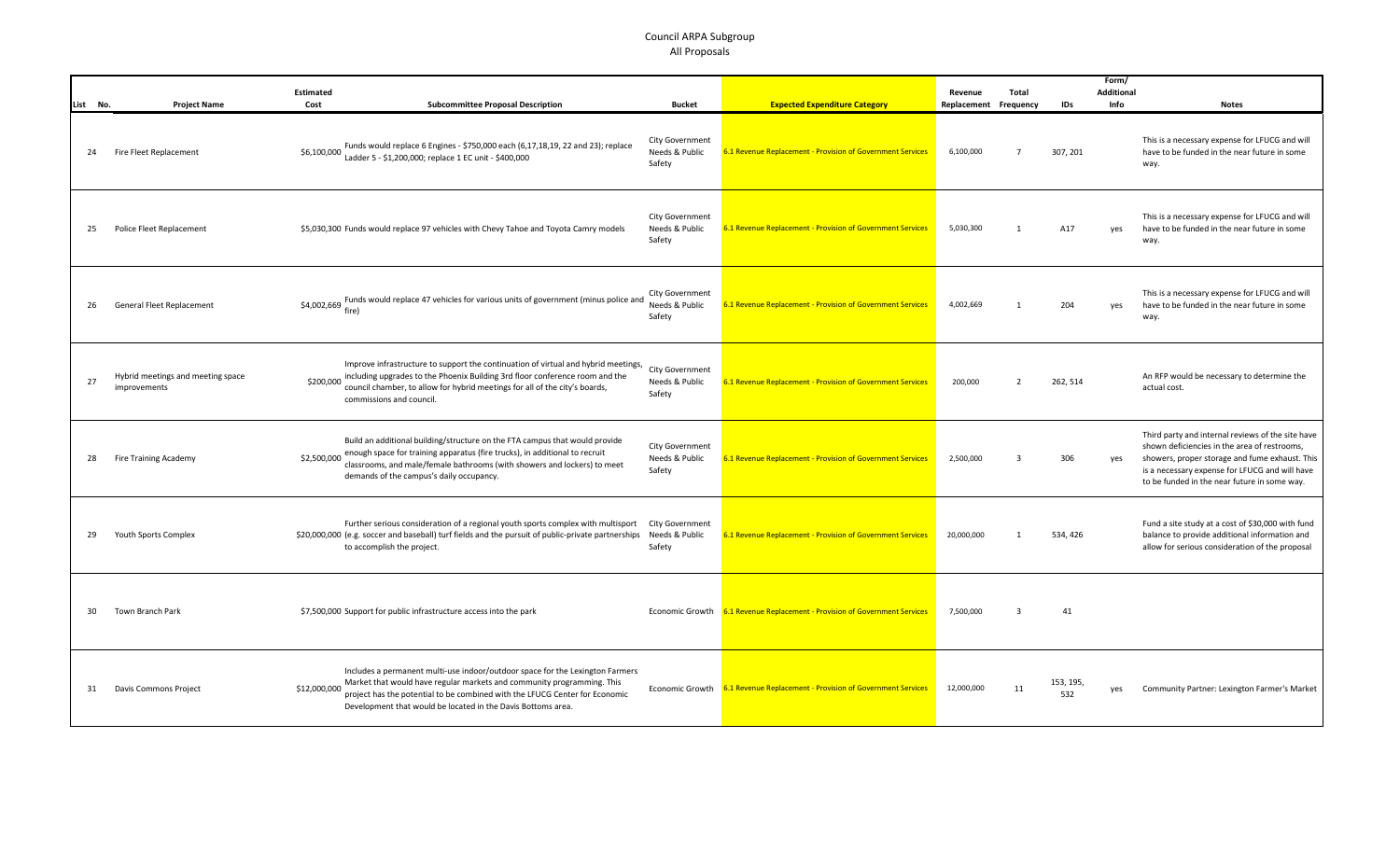|          |                                                                                       | <b>Estimated</b>                                     |                                                                                                                                                                                                                                                                                                                                                                                                                                                                                                                                                                     |                        |                                                                                                                                                                         | Revenue     | Total                   |                                                | <b>Additional</b> |                                                               |
|----------|---------------------------------------------------------------------------------------|------------------------------------------------------|---------------------------------------------------------------------------------------------------------------------------------------------------------------------------------------------------------------------------------------------------------------------------------------------------------------------------------------------------------------------------------------------------------------------------------------------------------------------------------------------------------------------------------------------------------------------|------------------------|-------------------------------------------------------------------------------------------------------------------------------------------------------------------------|-------------|-------------------------|------------------------------------------------|-------------------|---------------------------------------------------------------|
| List No. | <b>Project Name</b>                                                                   | Cost                                                 | <b>Subcommittee Proposal Description</b>                                                                                                                                                                                                                                                                                                                                                                                                                                                                                                                            | <b>Bucket</b>          | <b>Expected Expenditure Category</b>                                                                                                                                    | Replacement | Frequency               | IDs                                            | Info              | <b>Notes</b>                                                  |
| 32       | LFUCG Center for Economic Development                                                 |                                                      | An economic development center located in Davis Bottoms area (to potentially be<br>\$5,000,000 combined with the Davis Commons Project and permanent structure for Lexington Economic Growth 6.1 Revenue Replacement - Provision of Government Services<br><b>Farmers Market</b>                                                                                                                                                                                                                                                                                    |                        |                                                                                                                                                                         | 5,000,000   | 6                       | 153.195.<br>532                                | Yes               |                                                               |
| 33       | AgTech Economic Development                                                           |                                                      | A one-time infusion of capital is needed to set up a central coordinating<br>\$2,250,000 organization responsible for AgTech ecosystem development to capitalize on the Economic Growth 6.1 Revenue Replacement - Provision of Government Services<br>momentum generated by the AgTech Steering Committee over the last 2.5 years.                                                                                                                                                                                                                                  |                        |                                                                                                                                                                         | 2,250,000   | $\overline{\mathbf{3}}$ | 26                                             |                   |                                                               |
| 34       | Distillery District Revitalization Investment<br>Opportunity: Public / Street Parking | \$5,000,000                                          | The DD critically needs more parking for both locals and visitors; this would be of<br>great benefit to all businesses in the district and public safety. This investment<br>would help provide parking for those along the Trail, Park and Rupp Arena as they<br>are contiguous.                                                                                                                                                                                                                                                                                   |                        | Economic Growth 6.1 Revenue Replacement - Provision of Government Services                                                                                              | 5,000,000   | $\overline{a}$          | 158                                            | yes               | One of two projects under the same ID.                        |
| 35       | ADA Improvement Plan                                                                  | \$150,000                                            | Allow for up to \$150,000 to hire a consultant to conduct a new assessment and<br>ADA improvement plan to enhance accessibility in the community.                                                                                                                                                                                                                                                                                                                                                                                                                   | <b>Equity Services</b> | 6.1 Revenue Replacement - Provision of Government Services                                                                                                              | 150,000     | 2                       | 14                                             |                   | Increasing amount commission requested for up<br>to \$150,000 |
| 36       | Youth Services & Social Services                                                      | \$2,000,000                                          | TBD - Further discussion with Commissioner Allen-Bryant on where fund could be<br>best utilized                                                                                                                                                                                                                                                                                                                                                                                                                                                                     | <b>Equity Services</b> | Need more specific information in order to qualify this project.                                                                                                        | TBD         | 25                      | 175, 183,<br>115, 122,<br>442, A26, 67         |                   |                                                               |
| 37       | Parks and Rec Master Plan all<br>Recommendations                                      | Total request:<br>\$20,030,000<br>Breakdown<br>Below | The subcommittee cross-referenced community input with the Parks and Public<br>Investments to bring forward this proposal for funding the Parks and Recreation<br>Master Plan recommendations which will improve, maintain and add to many<br>public spaces and facilities and to complete parks priorities such as trails, sports<br>courts, playgrounds, maintenance, aquatics, and community centers that align<br>with the Parks Master Plan. Many of the individual projects that were submitted<br>for ARPA funding are also addressed through this proposal. | Parks & Rec            | 3.13 Services to Disproportionately Impacted Communities -<br>Social Determinants of Health: Other, 6.1 Revenue<br><b>Replacement - Provision of Government Service</b> | TBD         | 1                       | 386, 388,<br>95, 96,<br>339,11,12,<br>A24, A15 | Yes               |                                                               |
| 38       | Trails                                                                                | \$1,050,000                                          | Trails along the front of Jacobson Park, paved trail connector from end of Town<br>Branch Trail at front of Masterson Station Park playground; a paved loop around<br>great meadow at Raven Run Nature Center; and elimination of flooding on trails at<br>Gainesway Park and Wildwood Park.                                                                                                                                                                                                                                                                        | Parks & Rec            | 3.13 Services to Disproportionately Impacted Communities -<br>Social Determinants of Health: Other, 6.1 Revenue<br><b>Replacement - Provision of Government Service</b> | TBD         |                         | 386, A15                                       |                   |                                                               |